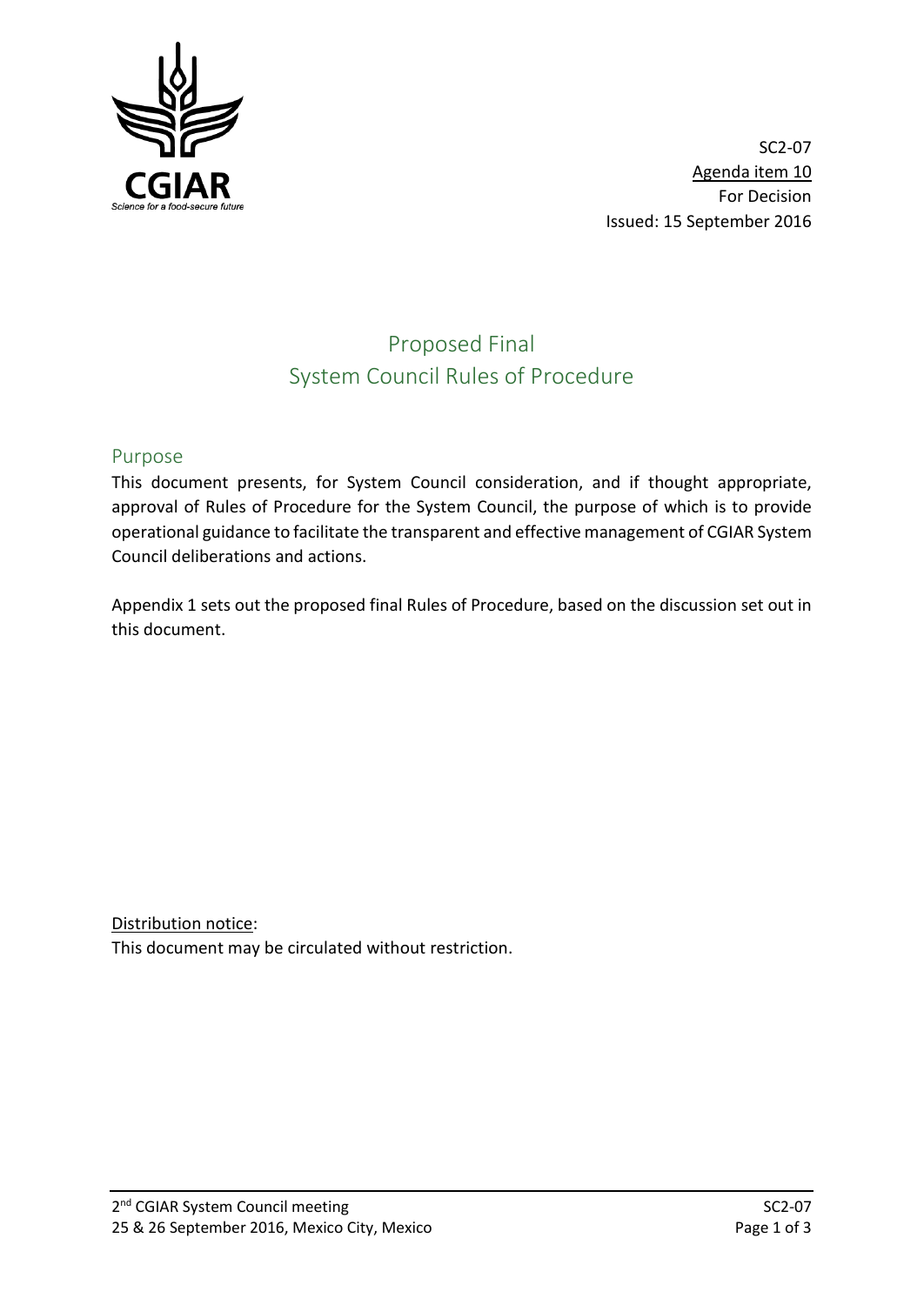# Proposed decision

1. Based upon the discussion below, the System Management Office proposes for System Council review, and if considered appropriate, approval of the following decision:

**The System Council approves with immediate effect the rules of procedure for the System Council as set out in Appendix 1 to meeting document SC2-07.**

# Discussion

- 2. Appendix 1 to this document sets proposed final System Council Rules of Procedures ("Rules").
- 3. In accordance with the timetable set out in the proposed approach paper at the [1](#page-1-0)<sup>st</sup> System Council Meeting (document SC1-10)<sup>1</sup>:
	- a. A 1st consultation draft of the Rules was circulated on 22 July 2016, seeking inputs on the rules by 5 August 2016 taking into account the provisions of the CGIAR System Framework ("Framework"):
	- b. A 2<sup>nd</sup> consultation draft of the Rules was circulated on 22 August 2016, seeking inputs from System Council members and other stakeholders by 5 September 2016. This 2<sup>nd</sup> draft set out proposed amendments to the Rules of Procedure based on System Council member inputs, and a detailed review for overall consistency. All proposed edits compared to the  $1<sup>st</sup>$  draft were tracked for ease of System Council review.
- 4. Based upon inputs received on the  $2<sup>nd</sup>$  consultation draft, the following additional revisions have been made to the document now presented as the proposed final Rules:
	- a. Inclusion in Article 1.2 the following additional definitions from the Framework, to facilitate ease of interpretation of the Rules, and making minor conforming changes throughout the text to include "invitees" in appropriate provisions of the Rules:
		- (h) Ex-officio non-voting members
		- (m) Invitees

<span id="page-1-0"></span> $\frac{1}{1}$ <sup>1</sup> [http://cgiarweb.s3.amazonaws.com/wp-content/uploads/2016/07/SC1-10\\_Preliminary-Draft\\_SC-Rules-of-](http://cgiarweb.s3.amazonaws.com/wp-content/uploads/2016/07/SC1-10_Preliminary-Draft_SC-Rules-of-Procedure1.pdf)[Procedure1.pdf](http://cgiarweb.s3.amazonaws.com/wp-content/uploads/2016/07/SC1-10_Preliminary-Draft_SC-Rules-of-Procedure1.pdf)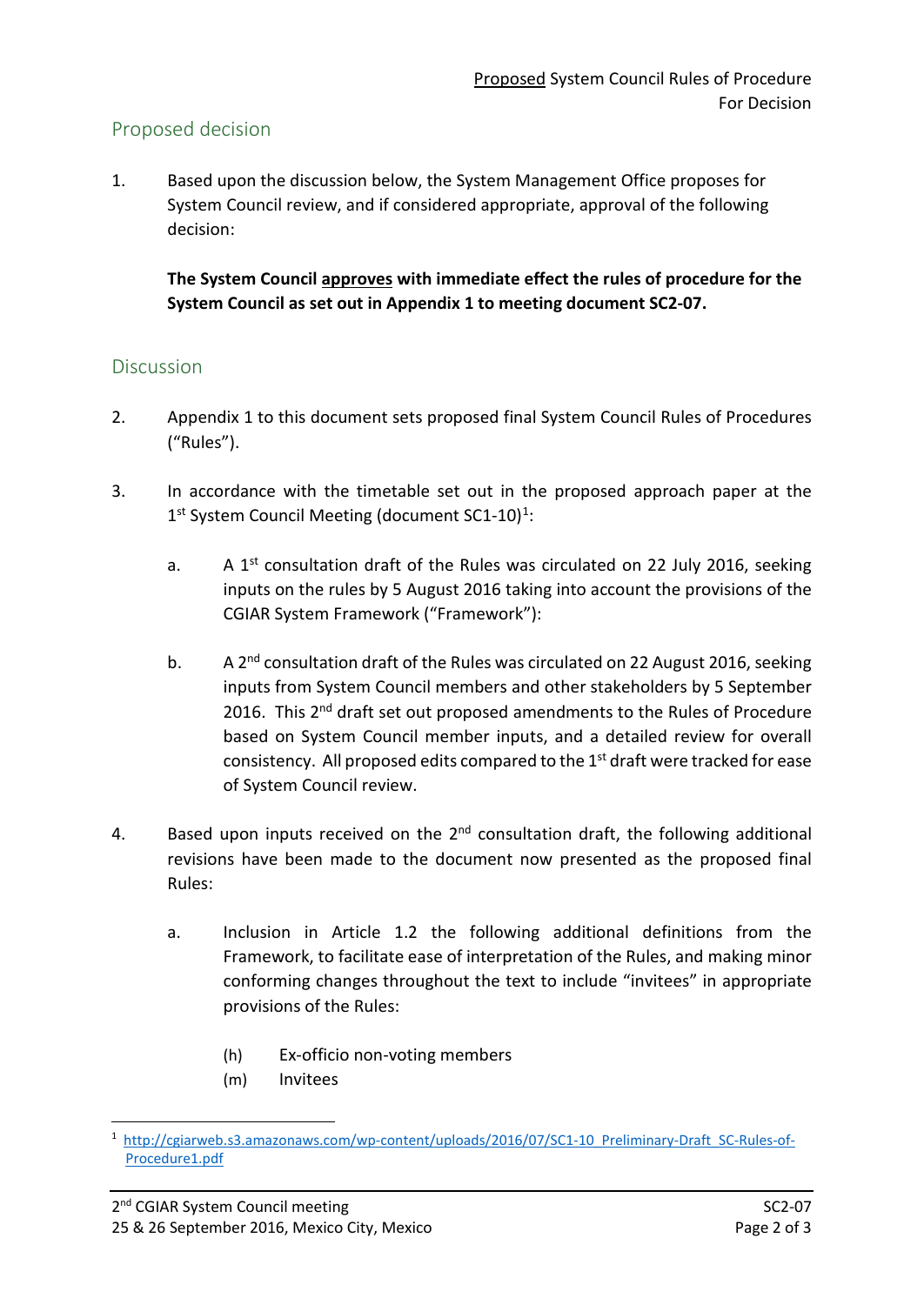- b. Also in Article 1.2, changing the definition in (n) from "Voting members" to "System Council members", and including additional detail from the Framework.
- c. In Article 5.2(b), reverting to the 22 July 2016 drafting of the provision, thus having the same voting standard apply to all decisions of the System Council. For ease of reference, the text below shows in strike-out the text that was included in the  $1<sup>st</sup>$  draft of the Rules, and shown in square brackets to designate a proposal upon which comment had been sought. Taking into account inputs received on the 2<sup>nd</sup> consultation draft of the Rules, the proposal to include the optional text is now withdrawn, so that the original proposal applies, without the extra text in square brackets.
	- *5.2(b) A System Council member or Active Observer may object to the ruling of the Chair. The objection shall be immediately put to the vote, and the ruling of the Chair shall stand unless overruled. [by a majority of those members casting an affirmative or negative vote, as an exception to the two-thirds (2/3) majority vote rule referred to in [Article 7.6 of the](http://library.cgiar.org/bitstream/handle/10947/4371/CGIAR%20System%20Framework%20-%20WEB.pdf?sequence=1)  [Framework\]](http://library.cgiar.org/bitstream/handle/10947/4371/CGIAR%20System%20Framework%20-%20WEB.pdf?sequence=1)*.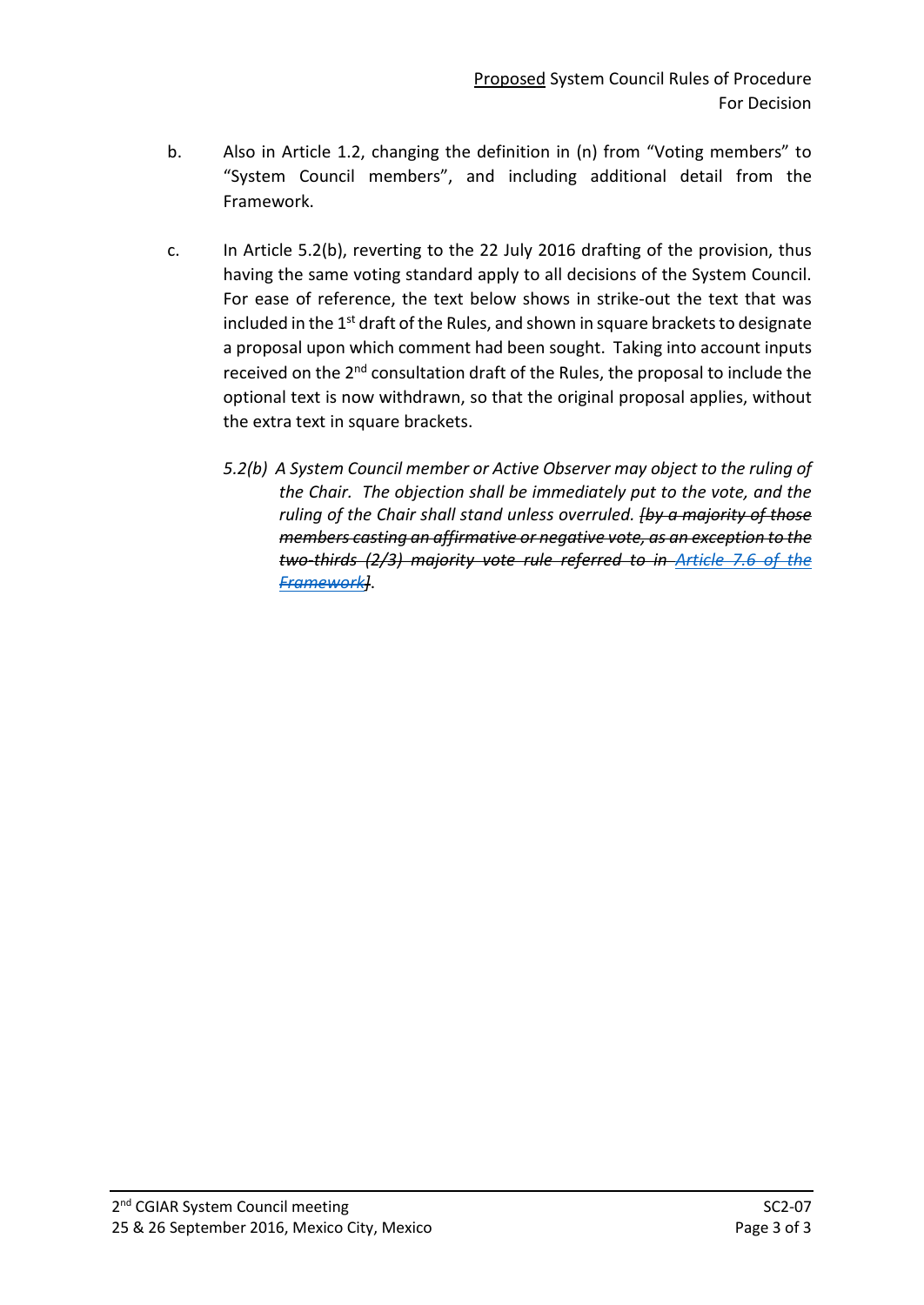SC2-07 Appendix 1



# Proposed Final

# Rules of Procedure ofthe System Council<sup>1</sup><br>Version: 14 September 2016

<span id="page-3-0"></span> $\frac{1}{1}$  $1$  As adopted by the System Council on  $\overline{[date]}$ .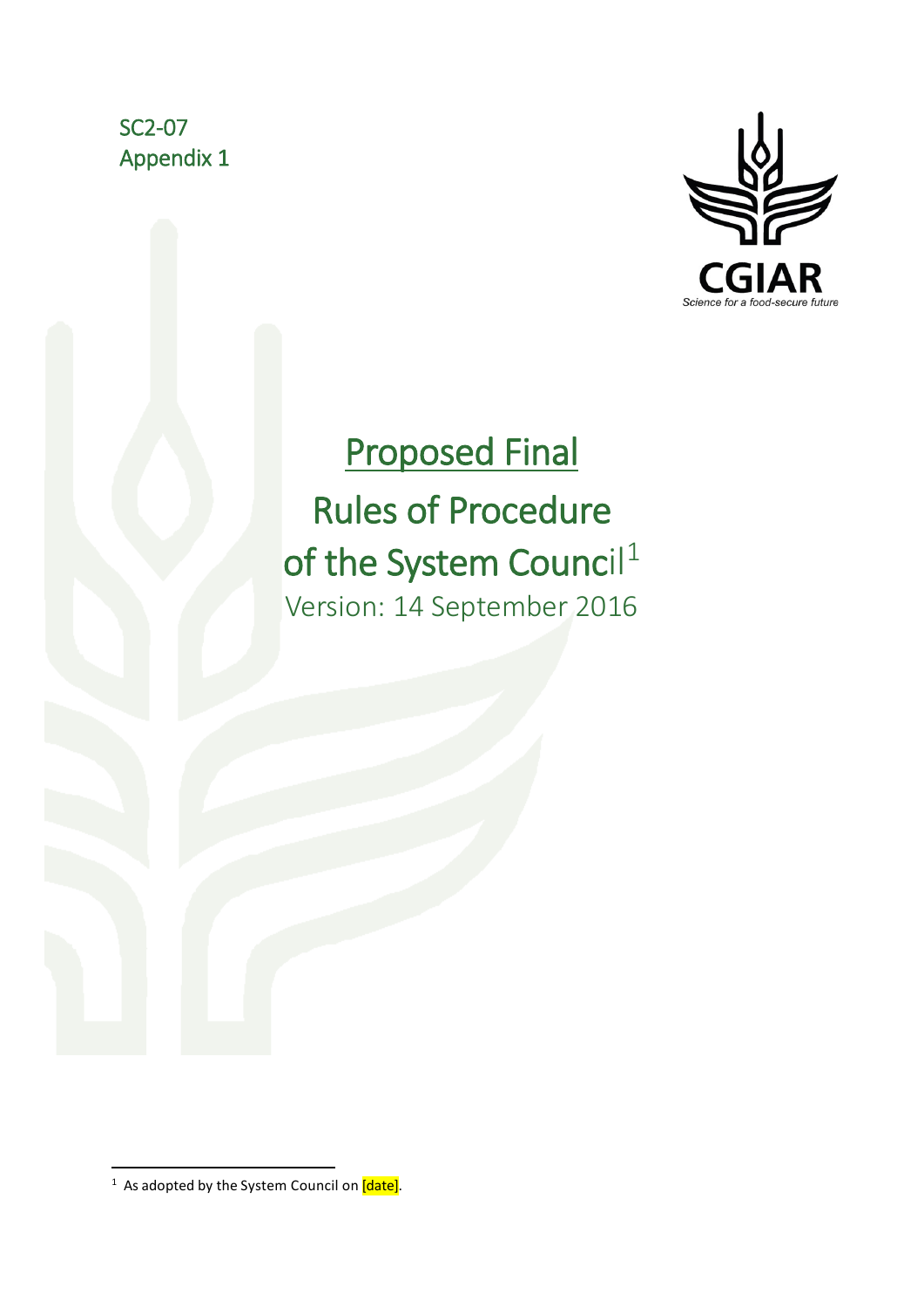# Contents

| 3. Selection and role of voting System Council members and alternates _____________5 |    |
|--------------------------------------------------------------------------------------|----|
|                                                                                      |    |
|                                                                                      |    |
|                                                                                      |    |
|                                                                                      |    |
|                                                                                      |    |
|                                                                                      | 9  |
|                                                                                      | 10 |
| 11. Committee and ad-hoc working group leadership and operations ________________11  |    |
|                                                                                      | 11 |
|                                                                                      | 12 |
|                                                                                      | 13 |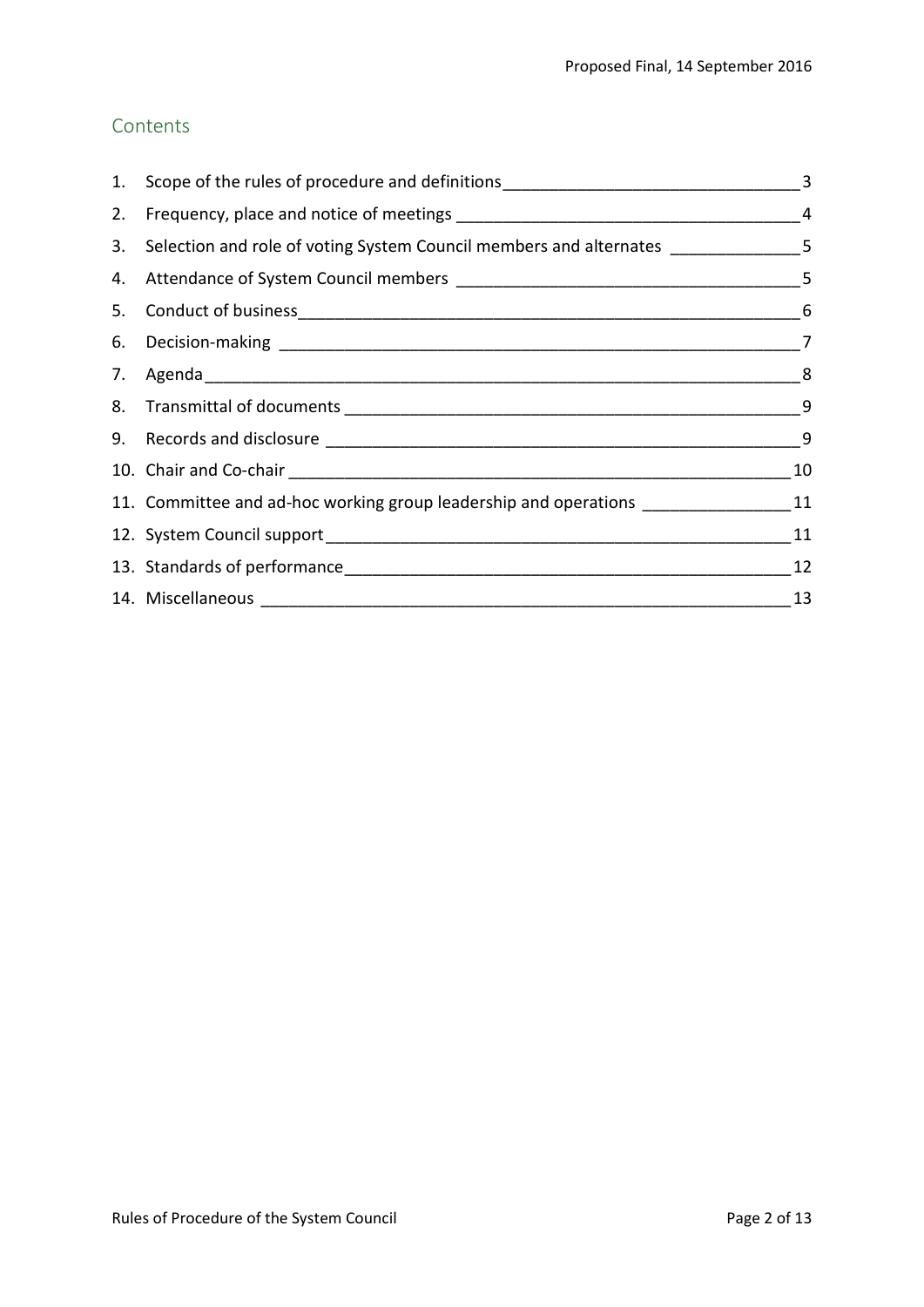# Introduction

The System Council, comprising representatives of the Funders of the CGIAR System and representatives of developing countries, is a strategic decision-making body that keeps under review the strategy, mission, impact and continued relevancy of the CGIAR System. Membership terms and the roles and responsibilities of System Council members are set forth in the *CGIAR System Framework*, approved by the Funders and Centers on 17 June 2016. These rules of procedure provide operational guidance to facilitate the transparent and effective management of System Council deliberations and actions.

#### <span id="page-5-0"></span>1. Scope of the rules of procedure and definitions

#### 1.1 **Scope**

These rules of procedure are subject to, and shall be construed in conformity with, the CGIAR System Framework ("**Framework**") [2.](#page-5-1)

#### 1.2 **Definitions**

In these rules of procedure:

- (a) "**Active Observers**" means those entities identified in [Article 3.2 of the Framework](http://library.cgiar.org/bitstream/handle/10947/4371/CGIAR%20System%20Framework%20-%20WEB.pdf?sequence=1) and which have the right to participate in deliberations of the System Council and to propose agenda items and make presentations for such deliberations. An Active Observer does not have a right to vote.
- (b) "**Centers**" means those independent research organizations that are recognized as CGIAR Research Centers contributing knowledge, technical expertise, and resources in support of the CGIAR Strategy and Results Framework.
- (c) "**CGIAR System Organization**" or "System Organization" means the international organization governed by the CGIAR System Charter, with its organs being the System Management Board and System Management Office.
- (d) "**Chair**" means the Chair of the System Council appointed pursuant to [Article 5.1 of](http://library.cgiar.org/bitstream/handle/10947/4371/CGIAR%20System%20Framework%20-%20WEB.pdf?sequence=1)  [the Framework.](http://library.cgiar.org/bitstream/handle/10947/4371/CGIAR%20System%20Framework%20-%20WEB.pdf?sequence=1)
- (e) "**Charter**" means the legal instrument governing the CGIAR System Organization.
- (f) "**Co-Chair**" means the Co-Chair of the System Council appointed for each meeting from among voting members.
- (g) "**Executive Director**" means the Executive Director of the CGIAR System Organization.
- (h) "**Ex-officio non-voting members**"
- (i) "**Funders**" means those entities that contribute funding to Centers in support of the CGIAR Strategy and Results Framework and to the activities of the CGIAR System Organization, through the CGIAR Trust Fund and/or through bilateral contributions.

-

<span id="page-5-1"></span><sup>2.</sup> The CGIAR System Framework was approved by the CGIAR System Funders and Centers on 17 June 2016 *[http://library.cgiar.org/bitstream/handle/10947/4371/CGIAR%20System%20Framework%20-](http://library.cgiar.org/bitstream/handle/10947/4371/CGIAR%20System%20Framework%20-%20WEB.pdf?sequence=1) [%20WEB.pdf?sequence=1](http://library.cgiar.org/bitstream/handle/10947/4371/CGIAR%20System%20Framework%20-%20WEB.pdf?sequence=1)*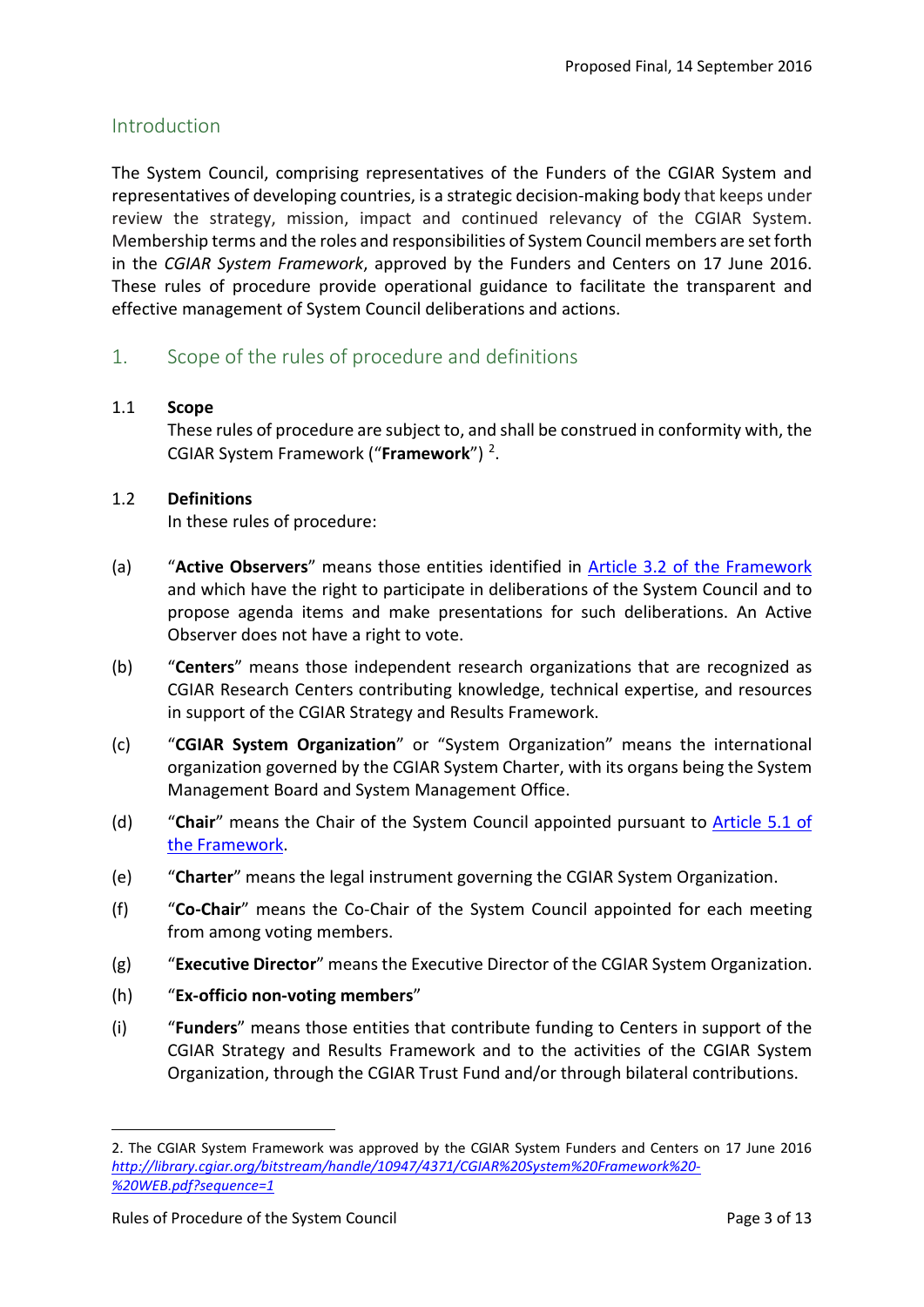- (j) "**Independent Evaluation Arrangement**" or "IEA" means the functionally and operationally independent service advising the System Council, and defined in the CGIAR System Framework.
- (k) "**Independent Science and Partnership Council**" or "ISPC" means a standing panel of experts appointed by the System Council to serve as an independent advisor to the System Council on science and research matters, as further defined in the CGIAR System Framework.
- (l) "**Internal Audit Function**" means the arrangements agreed between the System Council and the System Management Board to provide independent and objective assurance and advisory services to the System Council and the System Management Board.
- (m) "**Invitees**" means the representatives of the entities or governments that shall be invited to attend System Council meetings, as set forth i[n Article 3.3 of the Framework.](http://library.cgiar.org/bitstream/handle/10947/4371/CGIAR%20System%20Framework%20-%20WEB.pdf?sequence=1)
- (n) "**System Council members**" means, together: (i) the up to 20 voting members of the System Council as set forth in [Article 3.1\(a\) of the Framework](http://library.cgiar.org/bitstream/handle/10947/4371/CGIAR%20System%20Framework%20-%20WEB.pdf?sequence=1) and the Ex-officio nonvoting members as set forth i[n Article 3.1\(b\) of the Framework.](http://library.cgiar.org/bitstream/handle/10947/4371/CGIAR%20System%20Framework%20-%20WEB.pdf?sequence=1)
- (o) "**System Council Secretary**" means the staff member appointed by the Executive Director to act as secretary of the System Council.
- (p) "**System Management Board**" means the governing body of the System Organization described in [Articles 7-9 of the CGIAR System Charter.](http://library.cgiar.org/bitstream/handle/10947/4370/CGIAR%20System%20Charter%20-%20WEB.pdf?sequence=1)

# <span id="page-6-0"></span>2. Frequency, place and notice of meetings

#### 2.1 **Meetings in ordinary session**

- (a) Meetings in ordinary session shall be held at such times as the System Council shall determine, provided that the System Council shall hold at least two (2) meetings in ordinary session a year.
- (b) The System Council discusses, prior to the closure of each meeting, the timing and venue of the next two meetings.
- <span id="page-6-1"></span>(c) The System Council Secretary gives notice to all System Council members, Active Observers and other participants of the dates and venue of each meeting, together with a draft provisional agenda as per [Article 7.1\(b\)](#page-10-1) below, at least four (4) weeks prior to the meeting.

#### 2.2 **Extraordinary meetings**

- (a) Extraordinary meetings shall be held at times and venues decided by the Chair after consulting its members.
- (b) The System Council Secretary gives notice to all System Council members, Active Observers and other invitees of the dates and venue of each meeting, together with a draft provisional agenda, at least two (2) weeks prior to the meeting, unless such notice period is waived by the System Council members for urgent business.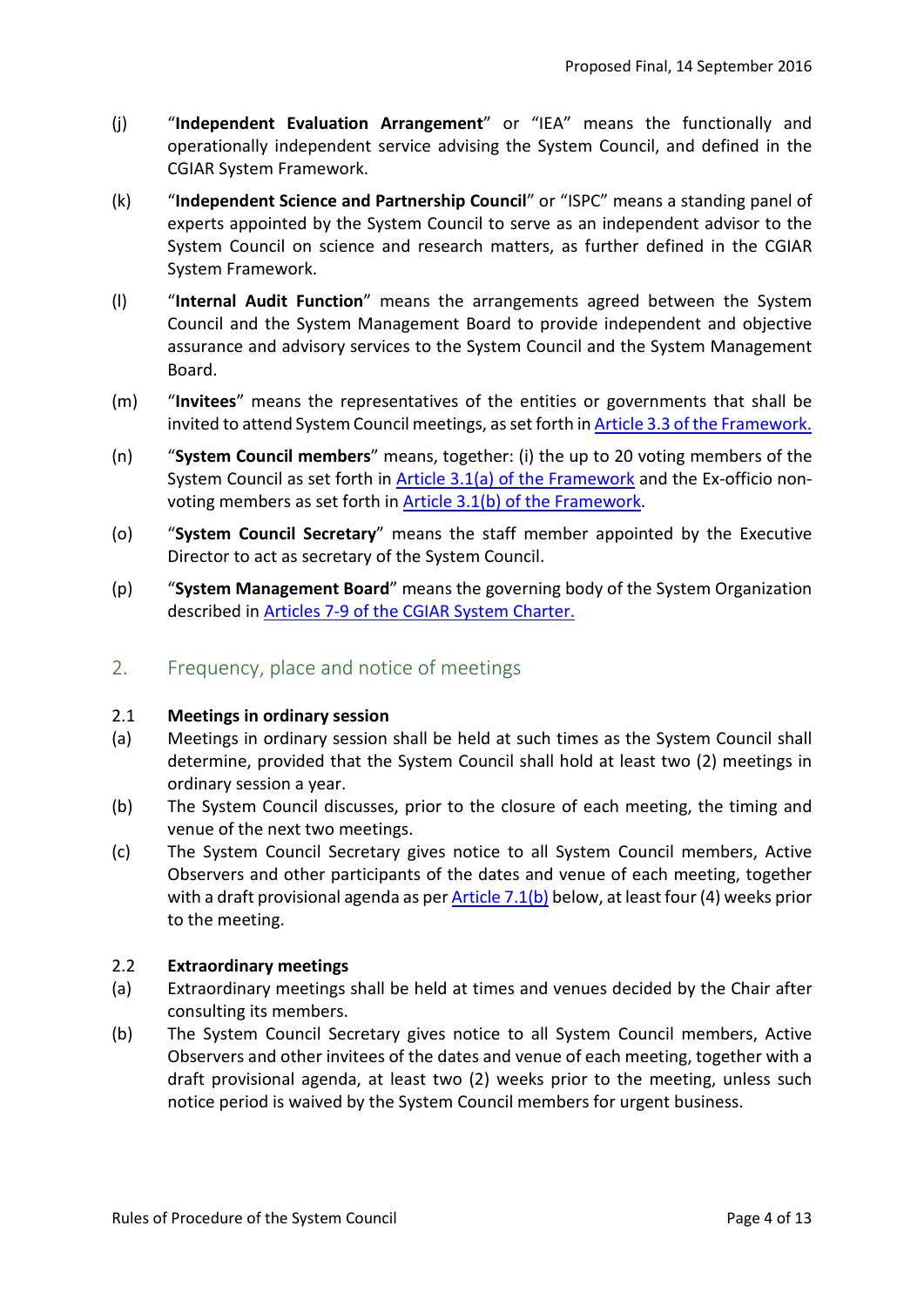#### 2.3 **Virtual participation**

System Council members, Active Observers and other invitees may, if necessary and feasible, participate in meetings by videoconference or teleconference.

<span id="page-7-0"></span>3. Selection and role of voting System Council members and alternates

#### 3.1 **Selection**

- (a) Each constituency, which may be comprised of one or more governments or organizations, shall agree upon its process to select its voting member and alternate in accordance with [Article 4.2 of the Framework.](http://library.cgiar.org/bitstream/handle/10947/4371/CGIAR%20System%20Framework%20-%20WEB.pdf?sequence=1)
- (b) If requested by a constituency, the System Management Office can assist with the selection process.

#### 3.2 **Role**

- (a) Voting members or their respective alternates act on behalf of their respective constituency and are responsible for consulting within the constituency about pending decisions of the System Council, including by no objection, and for keeping constituency members informed of the System Council's actions, particularly regarding the interests of the constituency.
- (b) If requested by a constituency, the System Management Office can assist in facilitating intra-constituency communication.
- <span id="page-7-1"></span>4. Attendance of System Council members

#### 4.1 **System Council members, alternates and substitutes**

- (a) System Council members shall make every reasonable effort to participate in all meetings of the System Council.
- (b) An alternate may serve in the stead of the System Council member when the member is absent from the seat. If a System Council member and alternate are both unable to attend a specific meeting, the System Council member may be represented by a substitute representative provided that the identity of that representative is communicated to the System Council Secretary in writing prior to the meeting by the System Council member or alternate.

#### 4.2 **Other meeting participants**

- (a) In addition to the standing invitees referred to in [Article 3.3 of the Framework,](http://library.cgiar.org/bitstream/handle/10947/4371/CGIAR%20System%20Framework%20-%20WEB.pdf?sequence=1) the Chair may invite, following informal consultation with System Council members, other individuals who may add value to the System Council's business to attend System Council meetings as observers.
- (b) Active Observers may ask for the floor or be invited by the Chair to make verbal interventions. Invitees or other participants may be invited by the Chair to make verbal interventions. Neither Active Observers nor invitees participate in decisionmaking.
- (c) Each System Council voting member may in addition to its alternate identify a maximum of two support staff to attend System Council meetings, provided that they cover the associated costs.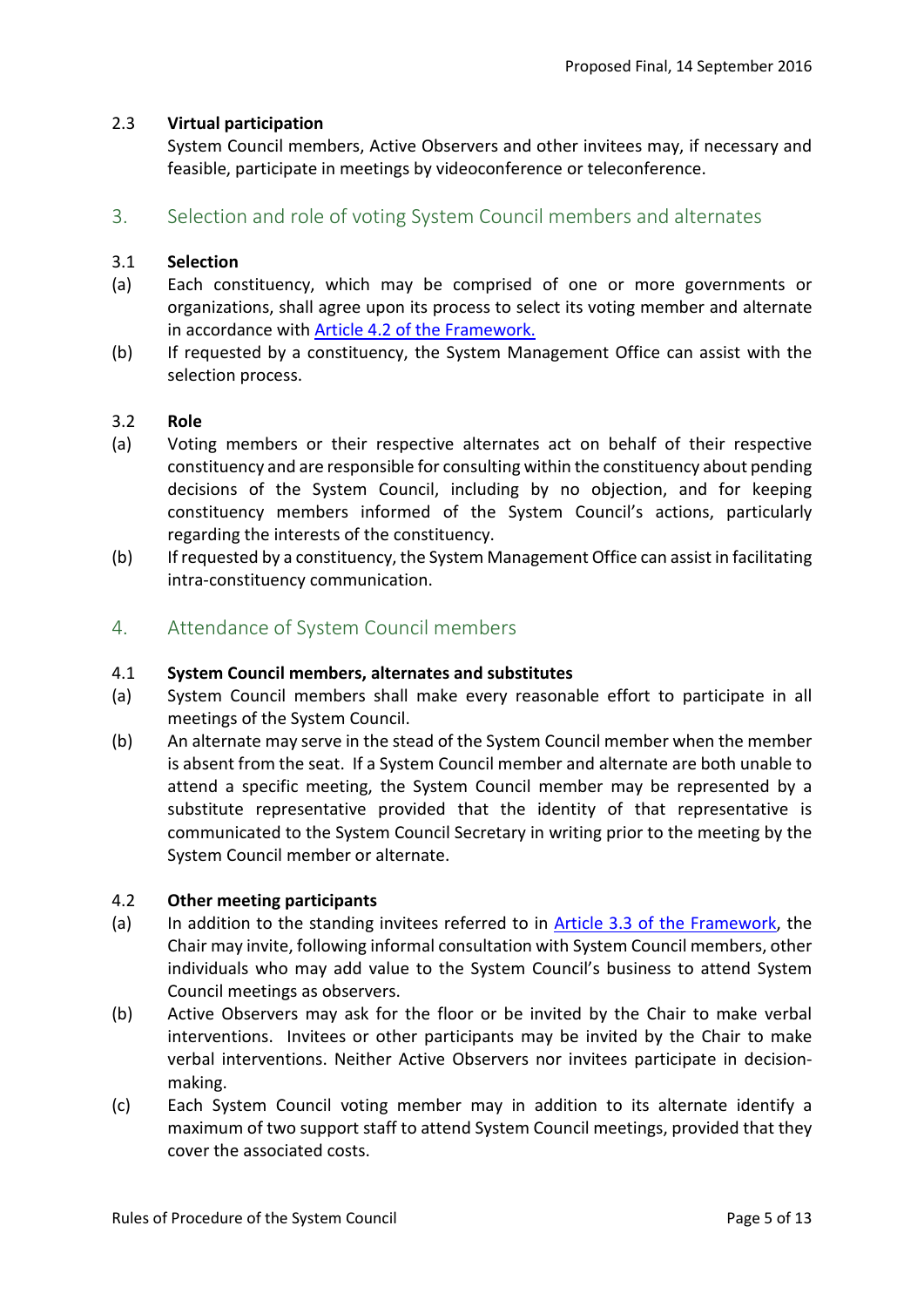(d) CGIAR System Organization staff and other resource persons identified by the Executive Director may attend System Council meetings to provide support to the System Council.

#### 4.3 **Closed sessions**

- (a) The Chair will determine when System Council meetings should be held in closed session or when attendance should be otherwise restricted. Closed sessions shall, whenever possible, be announced in advance and indicated on the provisional agenda of the meeting.
- (b) The Chair may decide not to invite Active Observers and/or invitees to all or part of a closed session if the System Council needs to hold in-confidence business discussions.
- (c) The Chair may decide to exclude System Council members from all or part of a closed session only under exceptional circumstances where the presence of that System Council member would jeopardize the System Council's ability to hold free and fair discussions, and only after informal in-confidence consultation among the voting members of the System Council.
- (d) The Chair may invite any other person to attend a closed session when this person may, in the opinion of the Chair, advance the System Council's discussion or otherwise support the matter under discussion.

# <span id="page-8-0"></span>5. Conduct of business

#### 5.1 **Quorum**

- (a) The Chair verifies a quorum at the beginning of each meeting.
- (b) Any meeting without the necessary quorum may not make decisions and may be adjourned by the Chair.

#### 5.2 **Points of order**

- (a) A System Council member or Active Observer may at any time raise a point of order, which shall be immediately decided by the Chair in accordance with these rules of procedure.
- (b) A System Council member or Active Observer may object to the ruling of the Chair. The objection shall be immediately put to the vote, and the ruling of the Chair shall stand unless overruled.
- (c) A System Council member or Active Observer may not, in raising a point of order, speak on the substance of the matter under discussion.

#### 5.3 **Motions**

A System Council member may present any of the following motions, which the Chair may put to the vote with or without debate:

- (a) to close the debate on the item under discussion and call for a vote on its merits;
- (b) to adjourn the debate on the item under discussion:
- (c) to adjourn the meeting; or
- (d) to suspend the meeting.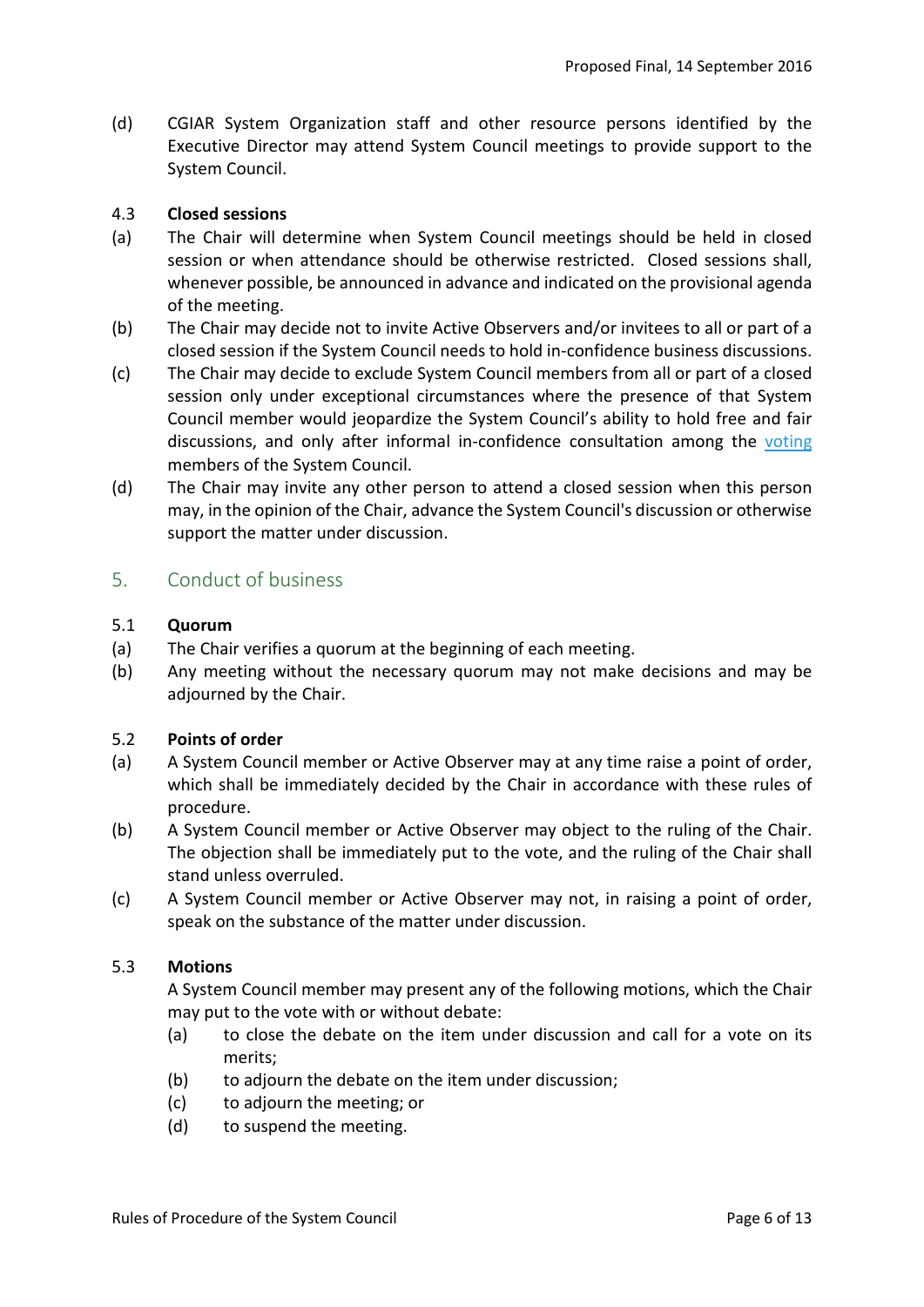#### 5.4 **Reconsideration of proposals**

When a proposal has been adopted or rejected, it may not be reconsidered at the same session unless the System Council so decides.

#### <span id="page-9-0"></span>6. Decision-making

#### 6.1 **Consensus and voting rules**

- (a) All decisions shall normally be reached by consensus between the voting members of the System Council. The Chair articulates the consensus view.
- (b) If all efforts to reach a consensus on a particular matter have been exhausted and no agreement has been reached, a vote may be called in accordance wit[h Articles 7.5 and](http://library.cgiar.org/bitstream/handle/10947/4371/CGIAR%20System%20Framework%20-%20WEB.pdf?sequence=1)  [7.6 of the Framework.](http://library.cgiar.org/bitstream/handle/10947/4371/CGIAR%20System%20Framework%20-%20WEB.pdf?sequence=1)
- (c) Each voting member of the System Council shall have one (1) vote.

#### 6.2 **Method of voting**

- (a) Subject to paragraph (b) of this Article, the System Council shall normally vote by show of hands, but any member may request a roll call.
- (b) Voting in the case of elections shall be by secret ballot. The System Council may also decide to conduct voting by secret ballot on any other matter at any time.
- (c) The Chair shall announce the commencement of voting, after which no System Council member or Active Observer shall be permitted to intervene until the result of the vote has been announced, except on a point of order in connection with the process of voting.

#### 6.3 **Voting without a meeting**

- (a) Whenever the Chair considers that a decision on a particular question should not be postponed until the next meeting in ordinary session of the System Council and does not warrant the calling of a special meeting, the System Council Secretary shall transmit to each voting System Council member, by electronic means, and copying all non-voting System Council members, Active Observers and regular invitees, a motion embodying the proposed decision with a request for a vote on a no objection basis.
- (b) Questions raised by System Council members in connection with "no objection" decisions are sent by the System Council Secretary to all voting System Council members (with copies to all System Council non-voting members, Active Observers and regular invitees), as are all answers and clarifications provided by the Chair or System Council Secretary.
- (c) Any substantive change to a proposed decision communicated by the System Council Secretary, as instructed by the Chair, starts a new review period as specified at the time of the change.
- (d) An objection by any voting System Council member to a proposed decision precludes a decision. If an objection has been received, the Chair will work through the objection with the objecting System Council member directly. If the objecting System Council member upholds his/her objection following discussion with the Chair, the Chair may, in its discretion, consider adding the matter to the provisional agenda of the subsequent System Council meeting. The System Council Secretary shall circulate all written comments and objections to voting System Council members and notify all voting System Council members of the action taken pursuant to this paragraph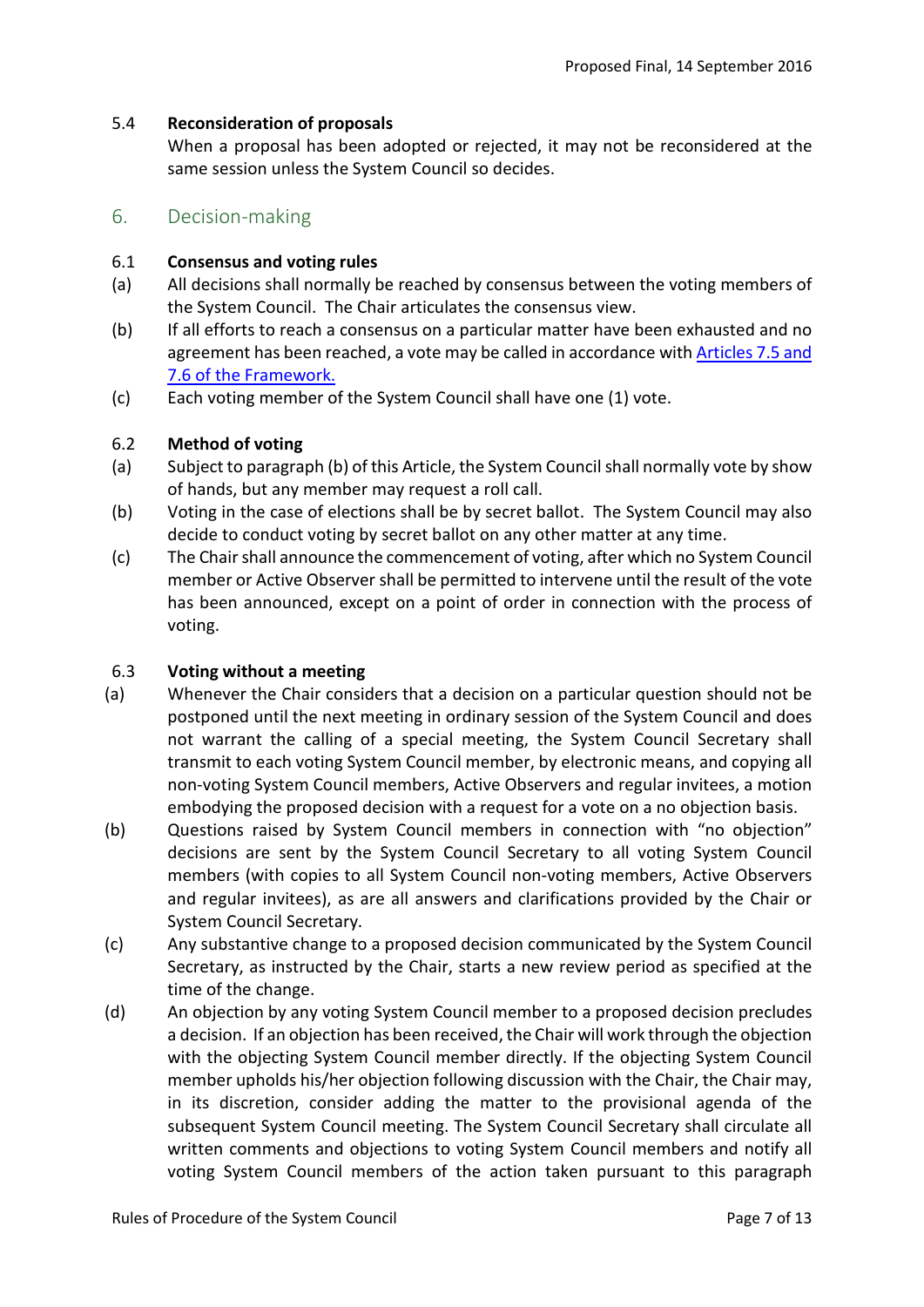(with copies to all non-voting System Council members, Active Observers and other regular invitees).

- (e) Notwithstanding the time periods set out in [Article 7.8 of the Framework,](http://library.cgiar.org/bitstream/handle/10947/4371/CGIAR%20System%20Framework%20-%20WEB.pdf?sequence=1) when a System Council decision is required on an urgent matter, the Chair may either:
	- i) Seek the System Council's prior approval for a shorter review period to allow for urgent business to be undertaken for a specified matter at a future time when the motion and supporting papers have been prepared; or
	- ii) At the same time as putting forward the relevant motion for approval on a no-objection basis, request by no-objection, the System Council to approve a shorter specified review period.

An objection by any voting System Council member to a specified review period precludes a decision on the motion pending consent to a revised time period in accordance with the aforementioned process.

(f) At the expiration of a specified review period that receives no objection, the decision is deemed approved. The System Council Secretary records the outcome of the vote and notify the System Council members, all Active Observers and regular invitees of such outcome within two (2) business days of the vote.

# <span id="page-10-0"></span>7. Agenda

#### 7.1 **Provisional agenda**

- (a) The Chair, in collaboration with the Executive Director and the System Council Secretary, shall draw up the draft provisional agenda for each meeting of the System Council. The draft provisional agenda may include a consent agenda, consisting of non-controversial items that do not need to be discussed by the System Council but that require formal System Council adoption.
- <span id="page-10-1"></span>(b) A copy of such draft provisional agenda, together with the notice of the meeting as per [Article 2.1\(c\)](#page-6-1) above, shall be transmitted to the System Council members, the Active Observers and other participants at least four (4) weeks prior to each meeting in ordinary session.
- (c) Changes or additions to the draft provisional agenda of a meeting in ordinary session may be proposed by any System Council member or any Active Observer provided that these are communicated in writing or by electronic means not later than three (3) weeks prior to the meeting. Such proposed changes or additions are considered and incorporated as appropriate.
- <span id="page-10-2"></span>(d) The System Council Secretary shall communicate the final provisional agenda including any changes or additions to the members of the System Council, Active Observers and other meeting participants by electronic means at least two (2) weeks prior to a meeting in ordinary session.
- (e) Items may be removed from any consent agenda on the request of any one member of the System Council or Active Observer made at least one (1) week prior to the meeting. Items not removed shall be submitted as a group for adoption by the System Council without discussion. Removed items may be taken up either immediately after or placed later on the agenda at the discretion of the System Council.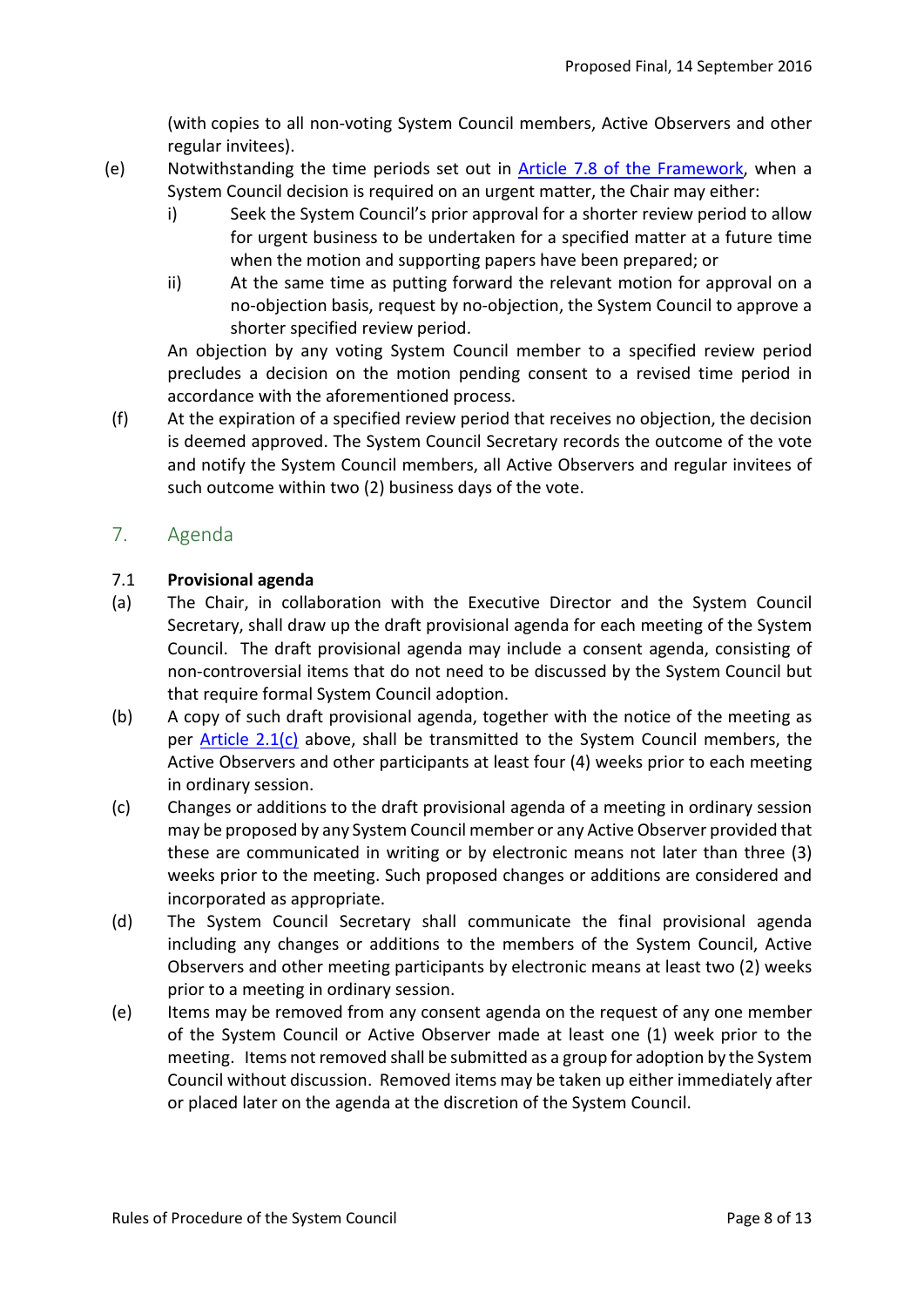#### 7.2 **Adoption of the agenda**

- (a) At the beginning of each meeting, the System Council adopts the agenda for that meeting on the basis of the final provisional agenda.
- (b) At this time, items can be added to the agenda only in highly exceptional cases, and the Chair summarizes any decisions taken since the previous meeting. At this time, System Council members may also present any matters arising from the record of the previous meeting.
- (c) Any agenda item that is not completed at a meeting is automatically included in the provisional agenda of the next meeting, unless otherwise decided by the System Council.

# <span id="page-11-0"></span>8. Transmittal of documents

#### 8.1 **Transmittal to System Council members**

- (a) Subject to paragraph c) of this Article, with regard to meetings in ordinary session, the System Council Secretary will transmit to all System Council members, in addition to the final provisional agenda referred to in Article  $7.1(d)$  above, any documentation relating to the final provisional agenda of the meeting at least two weeks prior to the meeting.
- (b) Subject to paragraph c) of this Article, with regard to extraordinary meetings, such documentation shall be transmitted as soon as possible prior to the meeting.
- (c) Where an agenda item involves the review of CGIAR Research Program or Platform or other funding proposals, the proposal and any advisory documents are submitted at least four weeks prior to the meeting.

#### 8.2 **Transmittal to Active Observers and other participants**

Active Observers and other meeting participants to a System meeting receive the same documents as System Council members, unless otherwise decided by the Chair.

#### <span id="page-11-1"></span>9. Records and disclosure

#### 9.1 **Provisional agenda**

The System Council Secretary shall ensure that the provisional agenda of each meeting of the System Council is posted on the website of the CGIAR System Organization in advance of the meeting.

#### 9.2 **Summary of decisions and summary of meeting**

- (a) The summary of the System Council meeting shall be prepared and communicated as follows:
	- i) The System Council Secretary shall prepare a draft summary of each meeting of the System Council within ten (10) business days of the closure of the meeting. There shall be no verbatim records of meetings.
	- ii) The draft summary shall be sent to all voting members of the System Council for review and comment within seven (7) business days after distribution of the draft summary.
	- iii) The System Council Secretary prepares a revised summary of the meeting taking into account any comments received and sends the revised summary to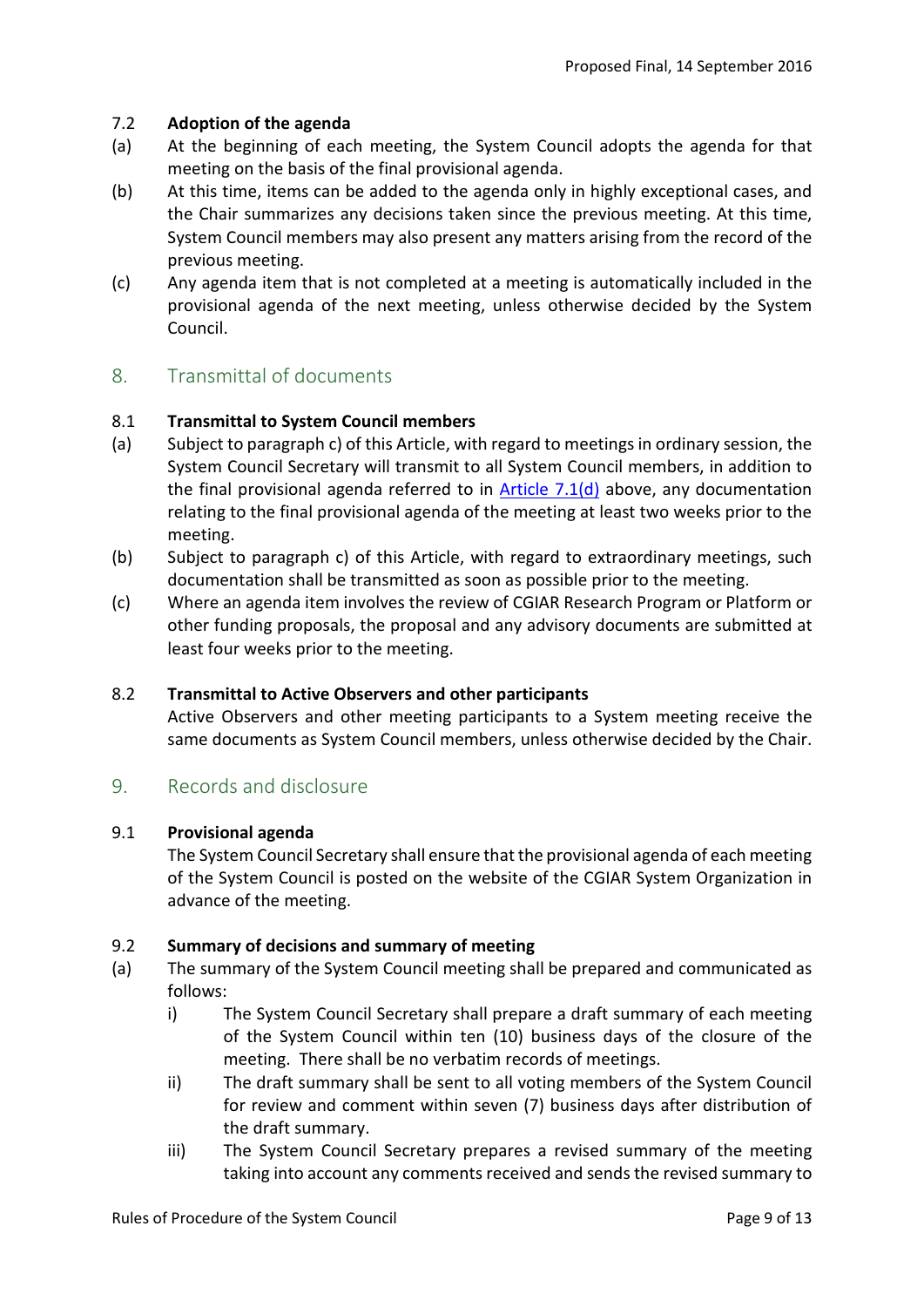the voting members of the System Council for approval on a no-objection basis, copying all other meeting participants for their information, within seven (7) business days after distribution of the revised summary.

- iv) The System Council Secretary shall ensure that a summary of the decisions taken at the System Council meeting is posted on the website of the CGIAR System Organization within three (3) business days of the closure of the meeting.
- v) The approved summary of each meeting of the System Council shall be communicated to all Centers and shall be posted on the website of the CGIAR System Organization within two (2) business days of approval.
- (b) Discussion summaries of closed sessions are not posted, but decisions taken in closed sessions may be posted if there is no objection from System Council members.

#### 9.3 **Permanent records**

The final agenda, summary of decisions, approved summary of each System Council meeting and all documents submitted to the System Council shall be retained in the permanent records maintained by the System Management Office.

#### 9.4 **General disclosure**

Unless a document or any information provided as part of the System Council's business to the System Management Office contains an explicit, written indication that it is confidential, such document or information may be made publicly available or disclosed to third parties.

#### <span id="page-12-0"></span>10. Chair and Co-chair

#### 10.1 **Functions of the Chair**

- (a) The Chair shall perform the functions assigned to her or him by the CGIAR System Framework, by these rules of procedure and by the System Council.
- (b) The Chair shall devote such time as may be necessary to ensure the effective functioning of the System Council.
- (c) The Chair shall preside over all meetings of the System Council and shall supervise all matters with which the System Council is concerned. He or she shall provide leadership to the System Council and ensure its proper performance.
- (d) The Chair represents the System Council in external fora.
- (e) The Chair, in the exercise of his or her functions, remains under the authority of the System Council.

#### 10.2 **Functions of the Co-chair**

- (a) Prior to each meeting, the System Council appoints a meeting Co-chair from among its voting members for the forthcoming meeting. To ensure broad representation, the position of Co-chair is expected to change from one meeting to another.
- (b) The Co-chair presides over some sessions of the meeting as agreed with the Chair.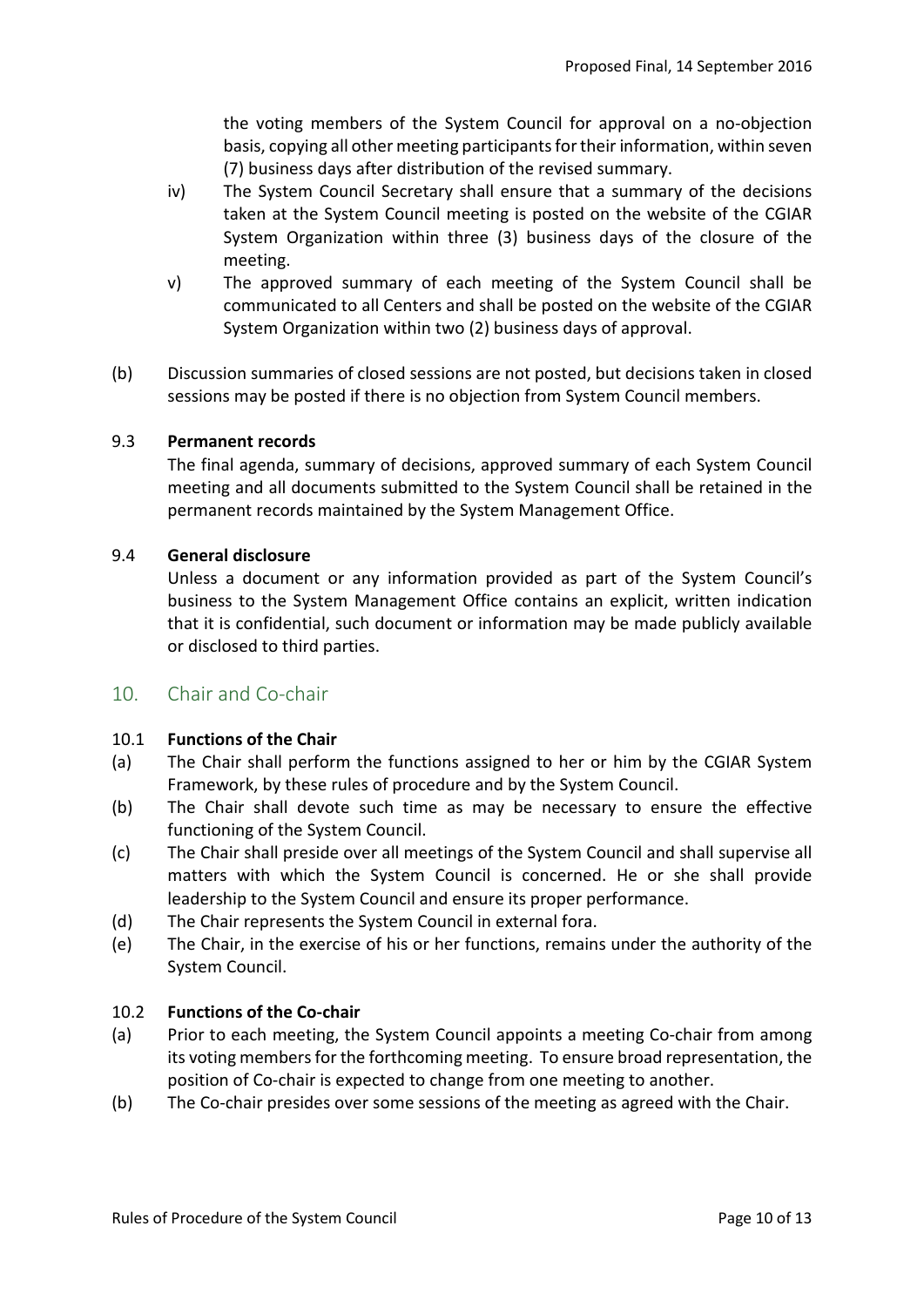# <span id="page-13-0"></span>11. Committee and ad-hoc working group leadership and operations

#### 11.1 **Chair**

The System Council appoints a qualified candidate to chair each committee, ad-hoc working group or task team (each, a "subsidiary body") taking into account the purpose and mandate of the body concerned.

#### 11.2 **Meetings**

- (a) Subsidiary bodies are expected to hold their meetings through the most efficient means, such as in conjunction with System Council meetings or through electronic means.
- (b) The System Council Chair may attend meetings of all subsidiary bodies of the System Council, but shall not have a vote in such meetings.
- (c) Subsidiary bodies will provide reports or recommendations to the System Council in their areas of responsibility, as directed by the System Council at the time of their establishment. They will strive to make recommendations by consensus. Failing consensus, their recommendations are made by a three-quarters (¾) majority of their members.

#### 11.3 **Support**

The System Management Office provides support for the business and meetings of subsidiary bodies.

#### 11.4 **Records**

Records of the meetings of subsidiary bodies are handled in the manner described in the approved terms of reference establishing the body.

#### <span id="page-13-1"></span>12. System Council support

#### 12.1 **System Management Office**

- a) As per [Article 11\(b\) of the CGIAR System Charter,](http://library.cgiar.org/bitstream/handle/10947/4370/CGIAR%20System%20Charter%20-%20WEB.pdf?sequence=1) the System Management Office supports the System Council, organizes and supports its meetings and meetings of its committees, working groups and other subsidiary bodies.
- b) As per [Article 11\(d\) of the CGIAR System Charter,](http://library.cgiar.org/bitstream/handle/10947/4370/CGIAR%20System%20Charter%20-%20WEB.pdf?sequence=1) the System Management Office also monitors implementation of System Council decisions.

#### 12.2 **System Council Secretary**

- (a) The Executive Director, in consultation with the Chair, appoints a staff member of the CGIAR System Organization to act as System Council Secretary.
- (b) The main responsibilities of the System Council Secretary include:
	- i) Attending meetings of the System Council;
	- ii) Maintaining a full set of official documents pertaining to the System Council, including the official records of meetings of the System Council and subsidiary bodies established by the System Council;
	- iii) Serving as secretary at meetings of the System Council, and at meetings of the subsidiary bodies of the System Council as appropriate;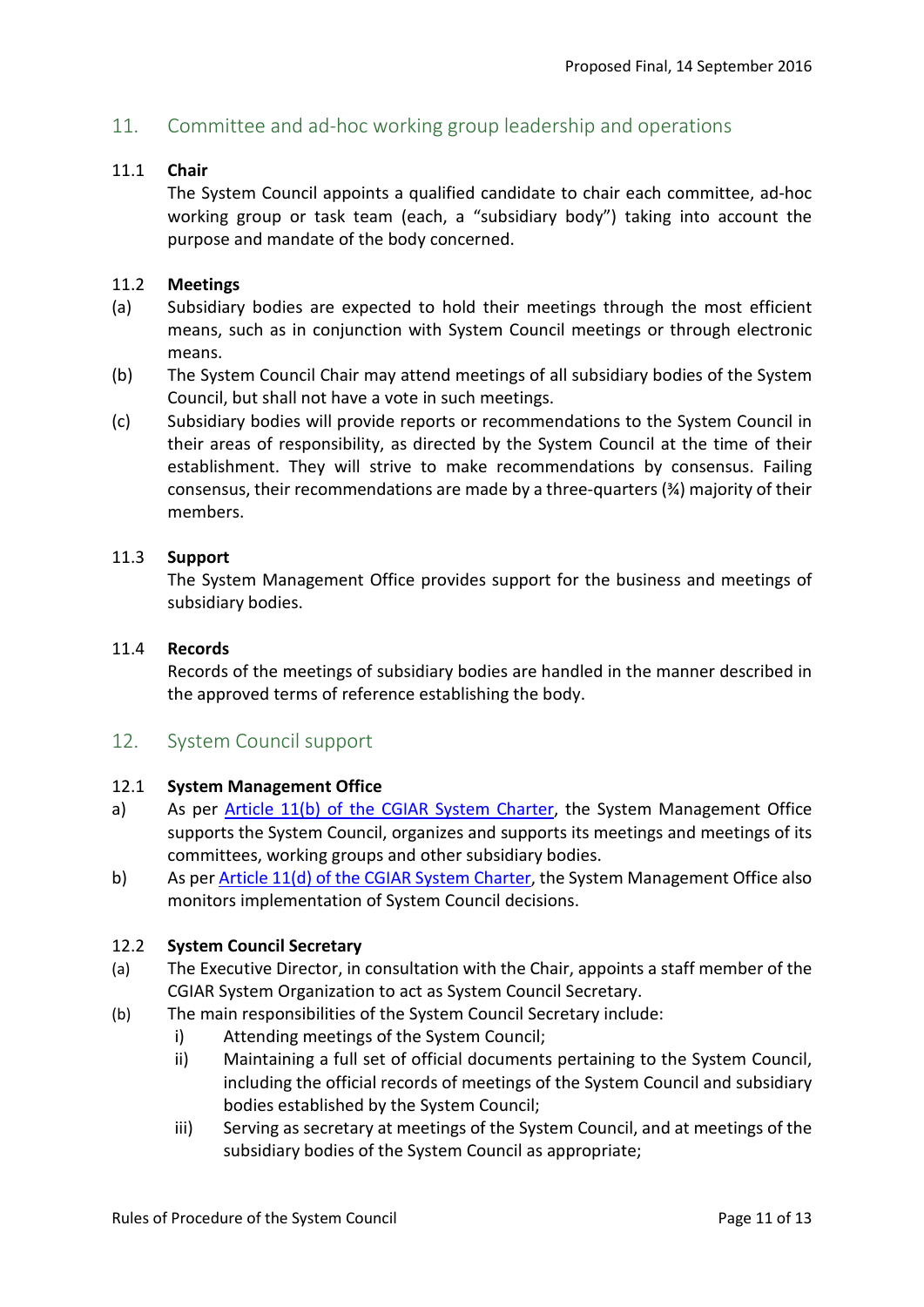- iv) In coordination with the Chair, notifying System Council members of meetings of the System Council and its subsidiary bodies;
- v) Coordinating and distributing papers and other relevant documentation for meetings of the System Council and subsidiary bodies;
- vi) Maintaining all System Council policies and procedures; and
- vii) Performing such other functions, including record keeping functions, as the System Council may request.

# <span id="page-14-0"></span>13. Standards of performance

#### 13.1 **Meeting preparation**

The members of the System Council are expected to prepare adequately for all System Council meetings and relevant meetings of subsidiary bodies: a significant time commitment is expected.

#### 13.2 **Due care and diligence**

Each member of the System Council shall, in the performance of his/her functions as a member of the System Council, conduct himself/herself with due care and diligence and shall abstain from any acts of fraud, gross negligence or criminal intent.

#### 13.3 **Confidentiality**

- (a) Each member of the System Council, Active Observer and other participant in System Council deliberations shall preserve the confidentiality of information that is expressly marked as or orally indicated to be confidential and to which he/she has had access during the performance of his/her duties.
- (b) No member of the System Council, Active Observer or other participant in System Council deliberations shall use such confidential information for his or her financial gain or other direct or indirect advantage.

#### 13.4 **Ethics and conflicts of interest**

- (a) System Council members and Active Observers are required to adhere to the System Council's policy on ethics and conflicts of interest.
- (b) At each meeting, all meeting participants will disclose any conflict of interest they may have in relation to any items on the agenda, in accordance with the CGIAR System Organization's policy on ethics and conflicts of interest.
- (c) In case of a dispute on whether a situation represents a conflict of interest, the Chair resolves the matter in consultation with the other System Council members and Active Observers.

#### 13.5 **Self-evaluation**

The System Council shall review periodically its own performance and shall take such action as may be necessary to improve it.